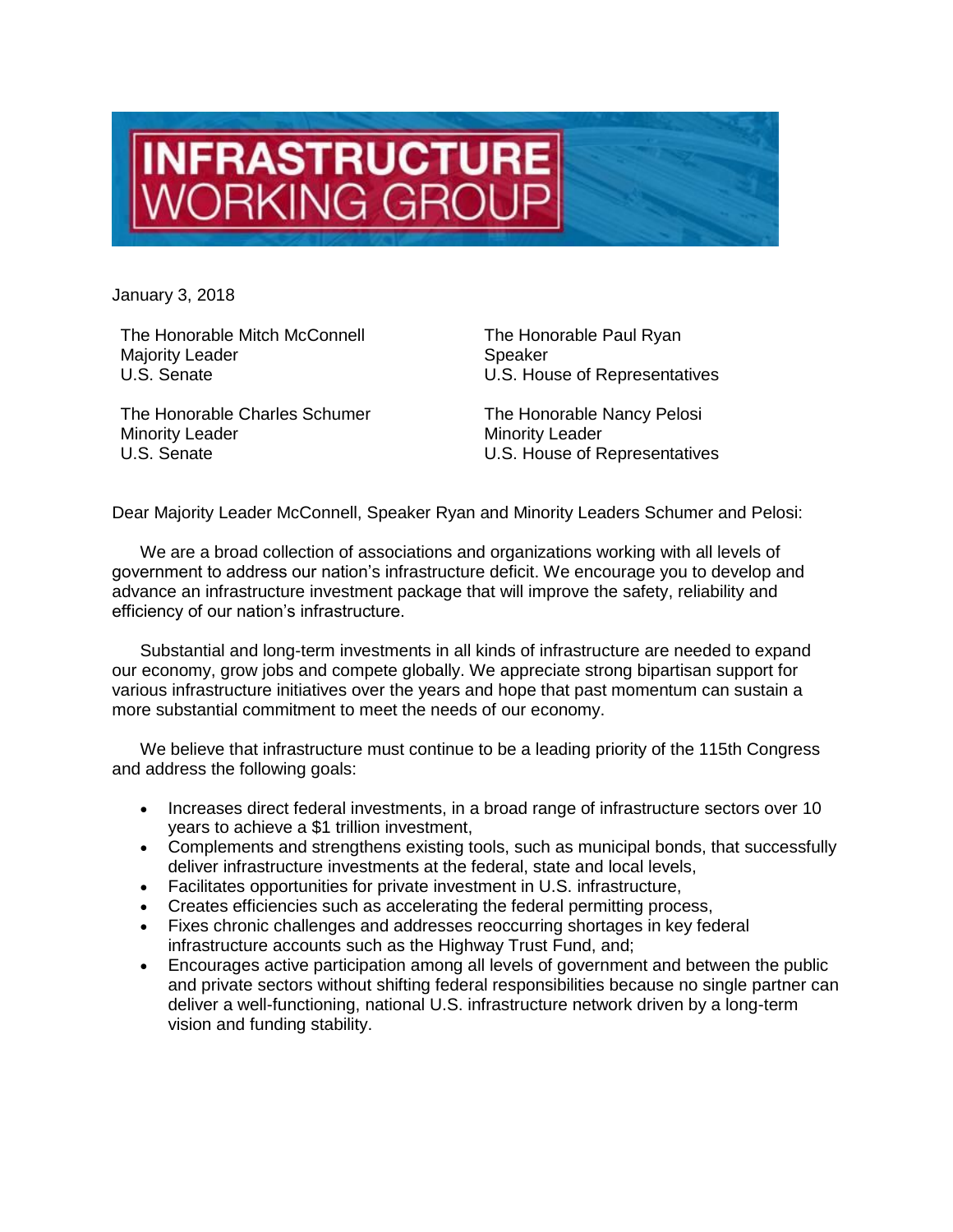Passing a comprehensive package that transforms U.S. infrastructure systems beyond the status quo is necessary to maintain U.S. economic competitiveness. We urge you to work across the aisle to develop a proposal that ensures U.S. infrastructure is second to none.

Sincerely,

Airports Council International - North America American Apparel and Footwear Association American Association of Port Authorities American Association of State Highway and Transportation Officials American Bakers Association American Coatings Association American Coke and Coal Chemicals Institute American Composites Manufacturers Association American Concrete Pipe Association American Council of Engineering Companies American Farm Bureau Federation American Forest & Paper Association American Gas Association American Highway Users Alliance American Home Furnishings Alliance American Institute of Architects American Investment Council American Iron and Steel Institute American Petroleum Institute American Planning Association American Public Transportation Association American Public Works Association (APWA) American Road & Transportation Builders Association American Society of Civil Engineers American Supply Association American Traffic Safety Services Association American Wind Energy Association American Wire Producers Association American Wood Council AMT - The Association for Manufacturing **Technology** Associated Equipment Distributors Associated General Contractors of America Association for the Improvement of American Infrastructure (AIAI) Association of Equipment Manufacturers Association of Home Appliance **Manufacturers** Association of Metropolitan Planning **Organizations** Bakery Equipment Manufacturers & Allieds

International Housewares Association International Union of Operating Engineers Irrigation Association Juvenile Products Manufacturers Association Laborers Int. Union of North America (LIUNA) League of American Bicyclists Metals Service Center Institute Motor & Equipment Manufacturers **Association** MPIF National Asphalt Pavement Association National Association of Clean Water Agencies (NACWA) National Association of Counties National Association of Manufacturers National Association of Regional Councils National Association of Trailer Manufacturers National Corn Growers Association National Electrical Contractors Association National Grain and Feed Association National Ground Water Association National Hispanic Construction Association National Industrial Sand Association National League of Cities National Lime Association National Lumber and Building Material Dealers Association National Marine Manufacturers Association National Oilseed Processors Association National Precast Concrete Association National Railroad Construction & Maintenance Association (NRC) National Retail Federation National Stone, Sand & Gravel Association National Utility Contractors Association National Waste & Recycling Association National Wooden Pallet and Container Association Non-Ferrous Founders' Society North America's Building Trades Unions Outdoor Power Equipment Institute Plastic Pipe and Fittings Association Plastics Industry Association

Plastics Pipe Institute